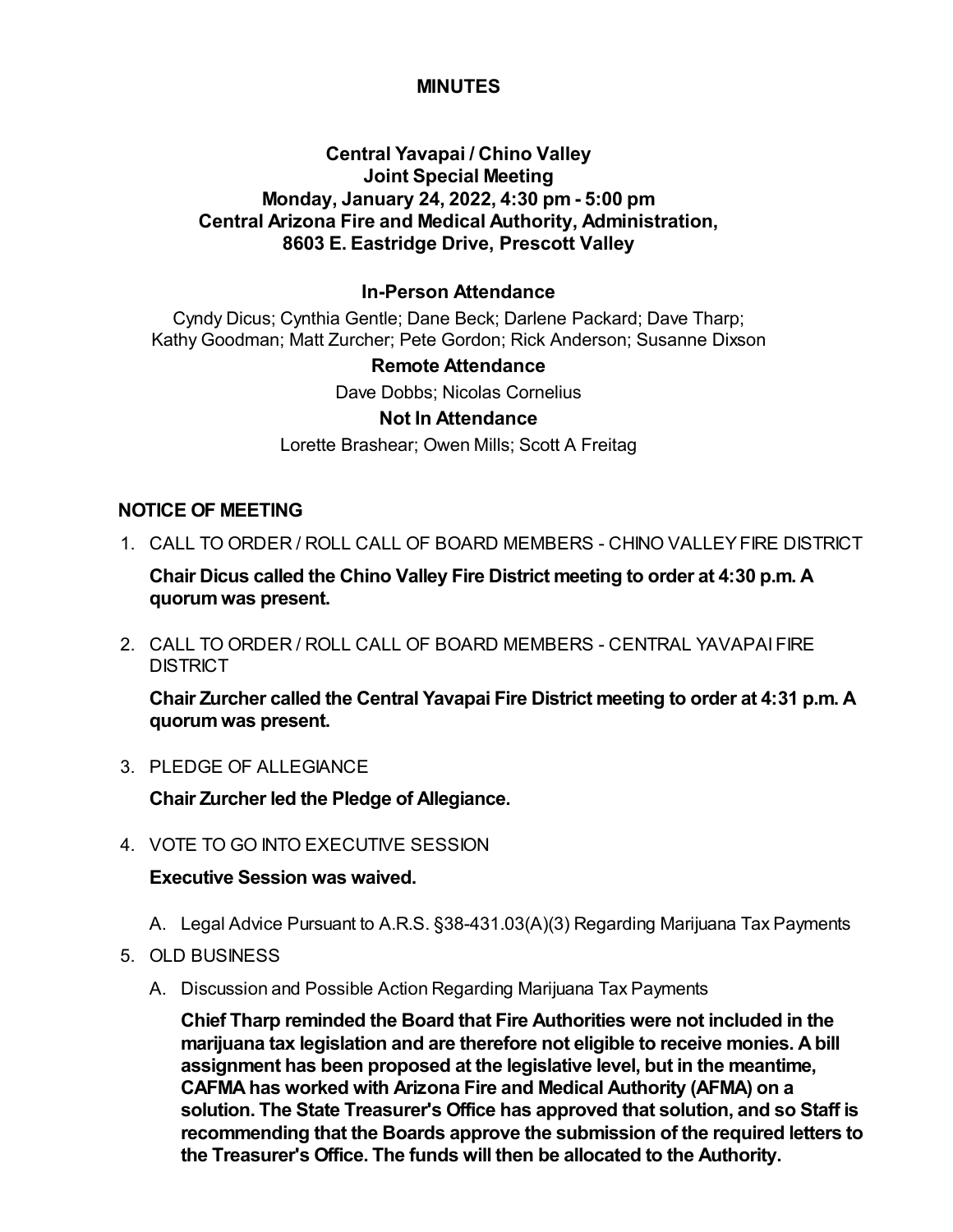**Attorney Cornelius joined at 4:34 p.m.**

**Attorney Cornelius inquired as to if Chief Tharp has received any feedback from PSPRS. Chief Tharp confirmed that PSPRS requested a census and, upon review, confirmed the correct number.** 

**Director Gentle of the Chino Valley Fire District Board made a motion to approve the letter to be sent into the State Treasurer's Office. Clerk Dobbs seconded.** 

**The motion passed unanimously.**

**Director Anderson of the Central Yavapai Fire District Board made a motion to approve the letter from the Central Yavapai Fire District to the State Treasurer. Director Beck seconded.** 

**The motion passed unanimously.**

6. ADJOURNMENT

## **Motion to adjourn at 4:38 p.m.**

Move: Darlene Packard Second: Pete Gordon Status: Passed

Yes: Dave Dobbs, Darlene Packard, Cyndy Dicus, Matt Zurcher, Dane Beck, Cynthia Gentle, Pete Gordon, Rick Anderson

**Signatures indicating approval on next page.**